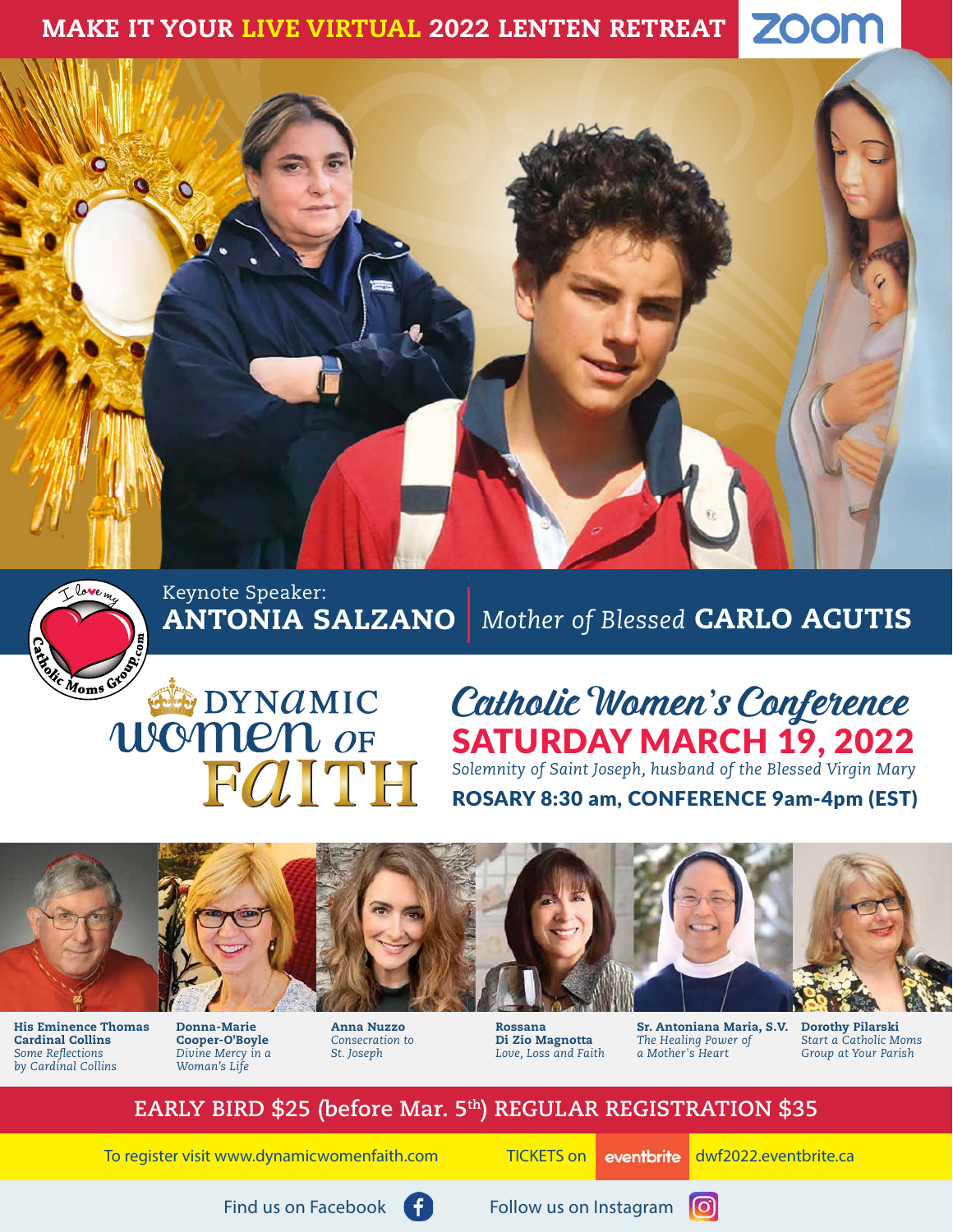# **Blessed Carlo Acutis Pray for Us**

### **WHO IS CARLO ACUTIS? WHO IS ANTONIA SALZANO?**

Carlo Acutis, a Catholic Italian teenager who died in 2006, was beatified Oct. 10, 2020 in Assisi. He died within a week of being diagnosed with acute promyelocytic leukemia. Acutis, a gamer and computer programmer who loved soccer and the Eucharist. He built a website cataloguing and promoting Eucharistic miracles. His cause for canonization began in 2013. He was designated "Venerable" in 2018, and was designated "Blessed" October 10, 2020.There have been many miracles attributed to his intercession.

His mother, Antonia Salzano will share a insightful and poignant reflection about her son: his devotions, his convictions, his childhood and so on. She'll also talk to moms about how her son impacted not only her, but millions of others. She'll talk about the miracles that have been reported and more.

We encourage you to visit his website at *www.[carloacutis.com](http://carloacutis.com/ )*

### **HIS EMINENCE THOMAS CARDINAL COLLINS |** *Some Reflections by Cardinal Collins*

Born and raised in Guelph, Ontario, Thomas Collins was ordained a priest in 1973. He considered other paths, but was inspired by a high school English teacher who suggested he should consider the priesthood.

He earned undergraduate and master's degrees in English, later pursuing theological training in Rome. Specializing in the Book of Revelation, he earned his licentiate in sacred scripture from the Pontifical Biblical Institute and a doctorate in theology from the Gregorian University.

He was named Bishop of St. Paul, Alberta in 1997 and Archbishop of Edmonton in 1999. Pope Benedict XVI appointed Archbishop Collins as Archbishop of Toronto in December 2006. On February 18, 2012, he was elevated to the College of Cardinals in Rome. Cardinal Collins was one of 115 cardinal-electors to participate in the 2013 Conclave in Rome, where Pope Francis was elected to succeed Pope Benedict XVI.

### **DONNA-MARIE COOPER-O'BOYLE |** *Divine Mercy in a Woman's Life*

Today's Catholic women absolutely need God's Divine Mercy. Saint Faustina can help us. The young mystic penned in her Diary, "I clearly feel that my mission does not end with death, but begins."And it truly did! Saint Maria Faustina Kowalska was not born with a shining halo hovering over her head and a peaches and cream easy life. Neither is she some austere person from ages past. We certainly don't need to dust off history pages to meet this modern day saint who was very much aware of the modern world. Saint Faustina has much to teach us today! She was chosen to receive apparitions from Jesus and was entrusted by God with the mammoth task of propagating the devotion to Divine Mercy. She suffered much to carry out her mission and certainly earned her halo! As the young nun grew in holiness, she possessed many mystical gifts.

Saint Faustina was canonized by St. John Paul II who said, "Where, if not in the Divine Mercy, can the world find refuge and the light of hope?" Author Donna-Marie Cooper O'Boyle who knows all about the bombardment that women face from a lopsided and darkened culture believes, "Saint Faustina is our dear sister in Christ and can greatly help us to navigate our own journey towards Heaven!"

Author and Divine Mercy specialist Donna-Marie Cooper O'Boyle's authoritative presentation will impart essential lessons to Catholic women about the spiritual life from Jesus Himself who had given private retreats to His Secretary of Divine Mercy. Among other fascinating facts, you'll learn what type of prayer that Jesus likes the most and which is extremely beneficial to your soul, as well as which prayer is always answered by God. In addition, Donna-Marie addresses a variety of the needs of women in various stages of life, and also includes captivating anecdotes and true stories that are sure to stir your heart.

Contributor and General Editor of the Divine Mercy Catholic Bible, Donna-Marie Cooper O'Boyle is a Catholic wife, mother and grandmother..She is a retreat and pilgrimage leader, an award-winning best-selling author of more than thirty-five books. She has also won awards as a journalist. She has spoken internationally. You will recognize Donna-Marie as the host and creator of serval EWTN television series: *Everyday Blessings for Catholic Moms*, *Catholic Mom's Café*, and *Feeding Your Family's Soul*. Donna-Marie personally knew St. Teresa of Calcutta for a decade, received a special blessing on her writing on Mother Teresa from St. John Paul II, and was invited by the Holy See to participate at a Vatican Congress. She has appeared on many programs including *Fox News*, *Zenit News*, *EWTN News Nightly*, *Vatican Insider*, *Rome Reports*, and *Vatican Radio*. To learn more about Donna-Marie visit her website at *[donnacooperoboyle.com](http://donnacooperoboyle.com)*